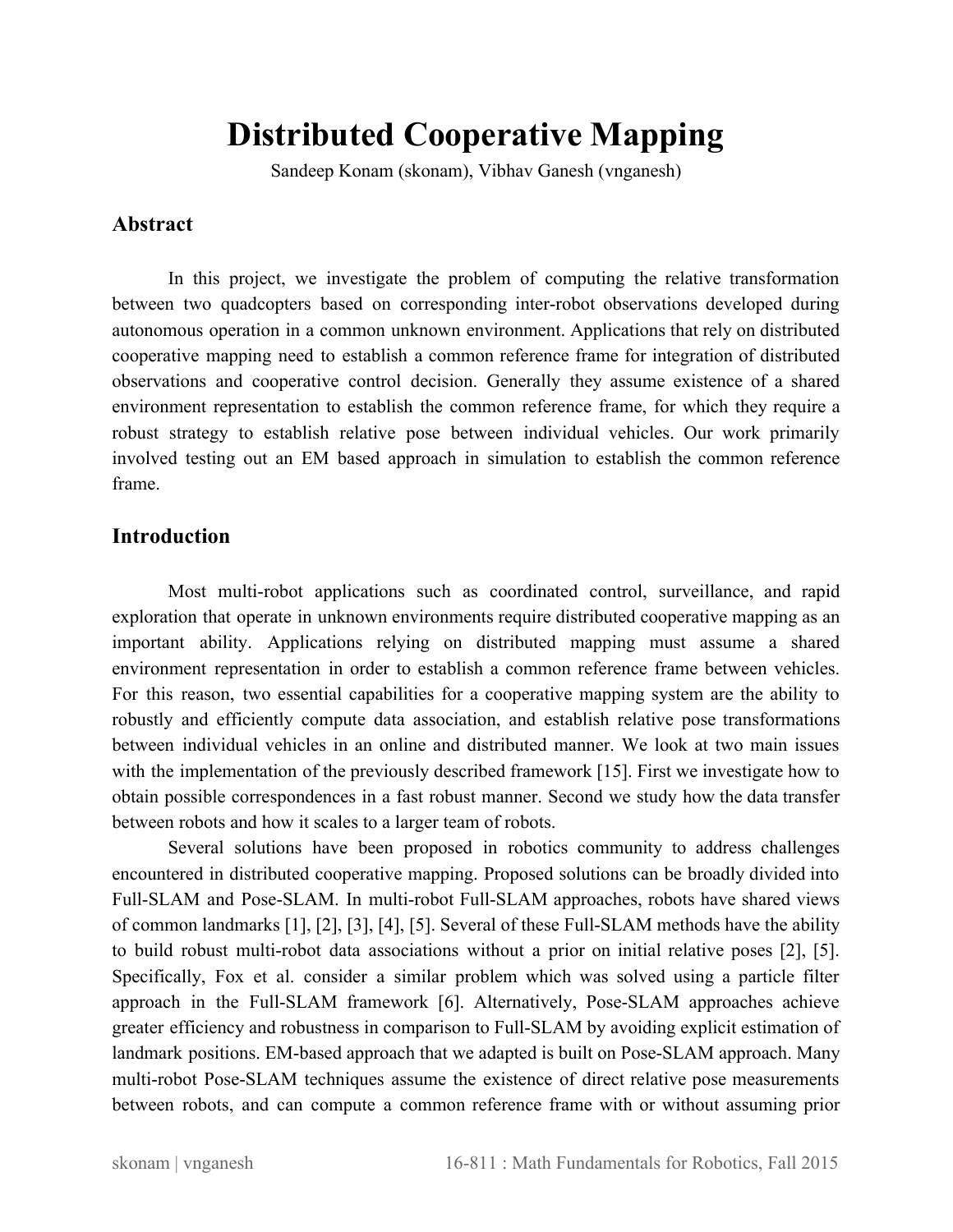information on initial relative poses between robots [7], [8]. However, the above mentioned strategies are built on strong proximal and temporal assumptions regarding interaction between quadcopters, which are inviable for operation in expansive environments. Our adapted approach focuses on missions through large and complex environments which do not permit frequent vehicle interaction, and assumes that vehicles autonomously explore the environment while opportunistically coordinating to build a common reference frame. Because of these constraints, we require robots to localize to one another solely through commonalities observed in collected and shared sensory observations. The problem of building a common reference frame has been solved under the assumption of perfect multi-robot data association [9], [10], [11], [12], but these works do not allow for erroneous data association. To address this issue, methods based on Expectation Maximization (EM) [13], [14] which simultaneously compute a common reference frame and infer data association through imperfect indirect measurements are preferred. Unfortunately, these approaches are unable to identify multi-robot data associations in the presence of drift as they assume perfect trajectory estimates.

In this project, we implement EM based approach discussed in [15], focusing towards a distributed, online, and real-time implementation of multi-robot cooperative mapping with unknown initial poses and indirect data association.

#### **Problem Formulation**

In the problem of multi-robot SLAM we seek to find the robot states  $\chi^r$  for each of the R robots. Given the bayesian network that is commonly used to describe such a problem, finding the robot states becomes a problem of maximizing the likelihood.

$$
\hat{\mathcal{X}}^{\mathcal{R}} = \operatorname*{argmax}_{\mathcal{X}^{\mathcal{R}}} p(\mathcal{X}^{\mathcal{R}} | \mathcal{Z}^{\mathcal{R}}),
$$

Where  $Z^R$  corresponds the observations of each of the robots concatenated together and the multi robot data associations that are described in the next section.

Implementation of EM-based approach requires a fast 2D laser correspondence method to robustly detect correspondences between shared sensory observations. Multi-robot data association and loop closure problem in single robot Pose-SLAM formulation are similar in nature. Both of them involve comparison of a query scan to a set of cached scans. The distinction between the two is that the query scan in the former problem is received from a different robot. Therefore sensory correspondences are computed between quadcopters based on ideas from single robot 2D laser scan loop closure literature. Granstrom et al. [16] introduced a method that combines many global laser scan features, such as Centroid and Close Area features, as to determine loop closures. However, this method is unsuitable for a multi-robot localization task as it is not view-point invariant. Other works describe laser-based feature detection and description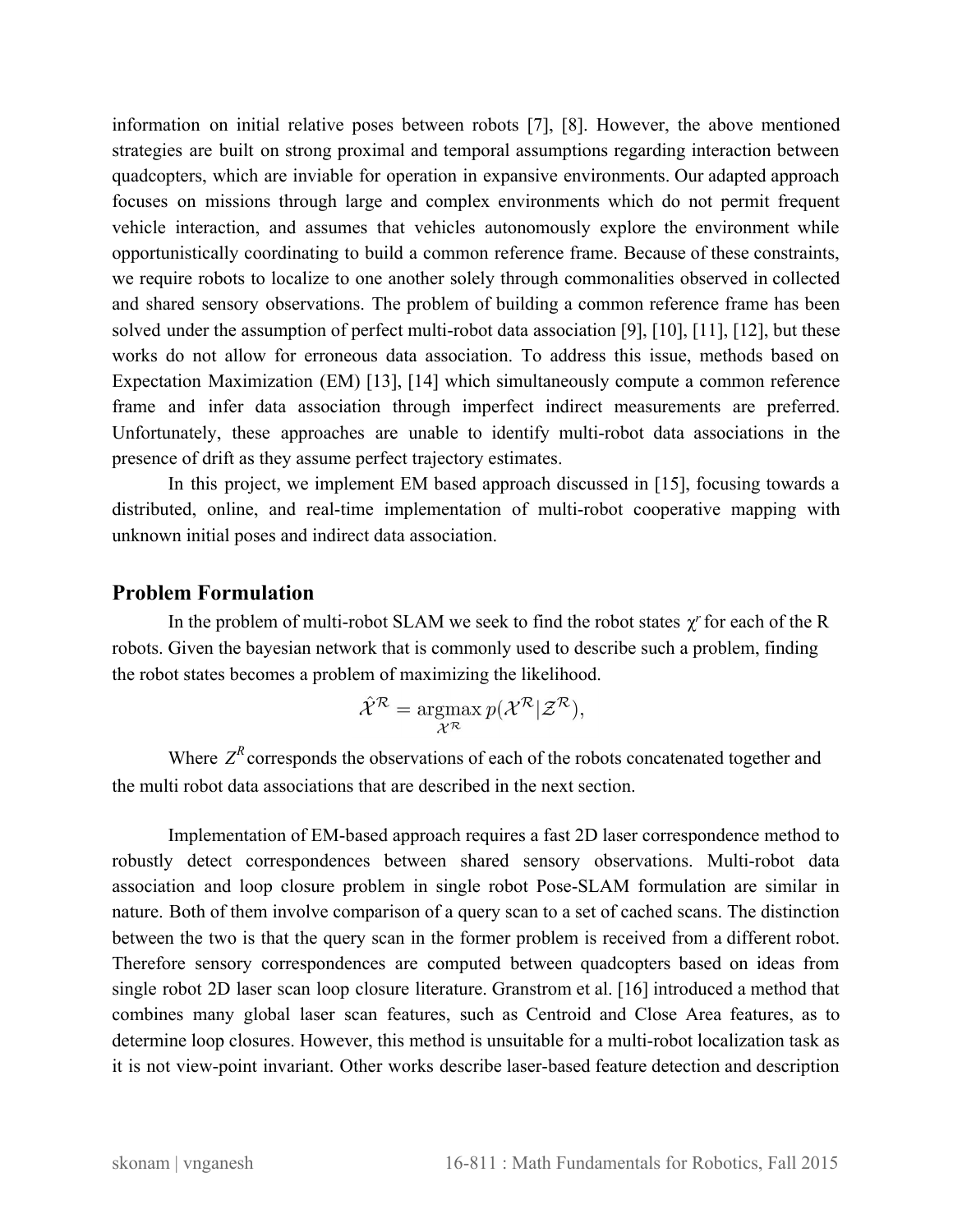methods [17], [18] that can be used to rapidly detect correspondences. We have used FLIRT features [18] introduced by Tipaldi et al. due to their rotational invariance nature.

Steps involved in the approach followed:

- 1. Robots are initialized and begin localizing and building individual maps.
- 2. As they navigate, each robot shares locally acquired laser scans and SLAM pose estimates with other robots over a wireless network.
- 3. FLIRT features are extracted from laser scans received by each robot and are compared against that robot's local history of laser scan features.
- 4. RANSAC is used to find correspondences between the feature sets.
- 5. We then use EM to cluster correspondences and detect inliers amongst those clusters. The set of inlier correspondence clusters is used to build multiple transformation hypotheses for the robot pair.
- 6. The most probable hypothesis is used to initialize a pose graph transformation constraint between the robots, which is optimized over time using iSAM2 incremental optimizer [19].

#### **Feature-based correspondence**

Implementation of a fast 2D laser correspondence method precedes EM and hypothesis formulation. The 2D laser correspondence generation problem can be formulated in the following manner: given a set of cached laser scans  $\mathcal{L} = {\mathcal{L}_i}$  from robot *r* and a query scan  $\mathcal{L}_i$ from robot r', determine the scans  $\mathcal{L}_k$  in  $\mathcal{L}$  which share similarity to  $\mathcal{L}_i$ , and align them to produce a relative pose measurement  $u^{r,r'}_{k,l}$ .

Approach can be divided into detection and matching. In the detection step, given a local scan set  $\mathcal{L}$  and a received scan  $\mathcal{L}'_i$ , we determine all correspondences  $(r, r', k, l)$ . In the matching step, we align  $\mathcal{L}_k$  with  $\mathcal{L}_l$  and return the relative pose measurement  $u^{r,r'}_{k,l}$ . As to reliably detect correspondences, it's crucial that robust and computationally efficient features need to be extracted. Local image features are used for a wide range of applications in computer vision and range imaging. While there is a great variety of detector-descriptor combinations for image data and 3D point clouds, there is no general method readily available for 2D range data. FLIRT (Fast Laser Interest Region Transform ) [18] is widely adopted in Robotics community for this purpose as it combines the best detector with the best descriptor.

#### **FLIRT**

We used FLIRTLib which implements FLIRT (Fast Laser Interest Region Transform ). The library implements the following detectors: range, normal edge, normal blob and curvature. Scale-space theory is applied to the range data by all the above mentioned detectors. Curvature based detector applies scale-space theory to the continuous geodesic coordinate of the curve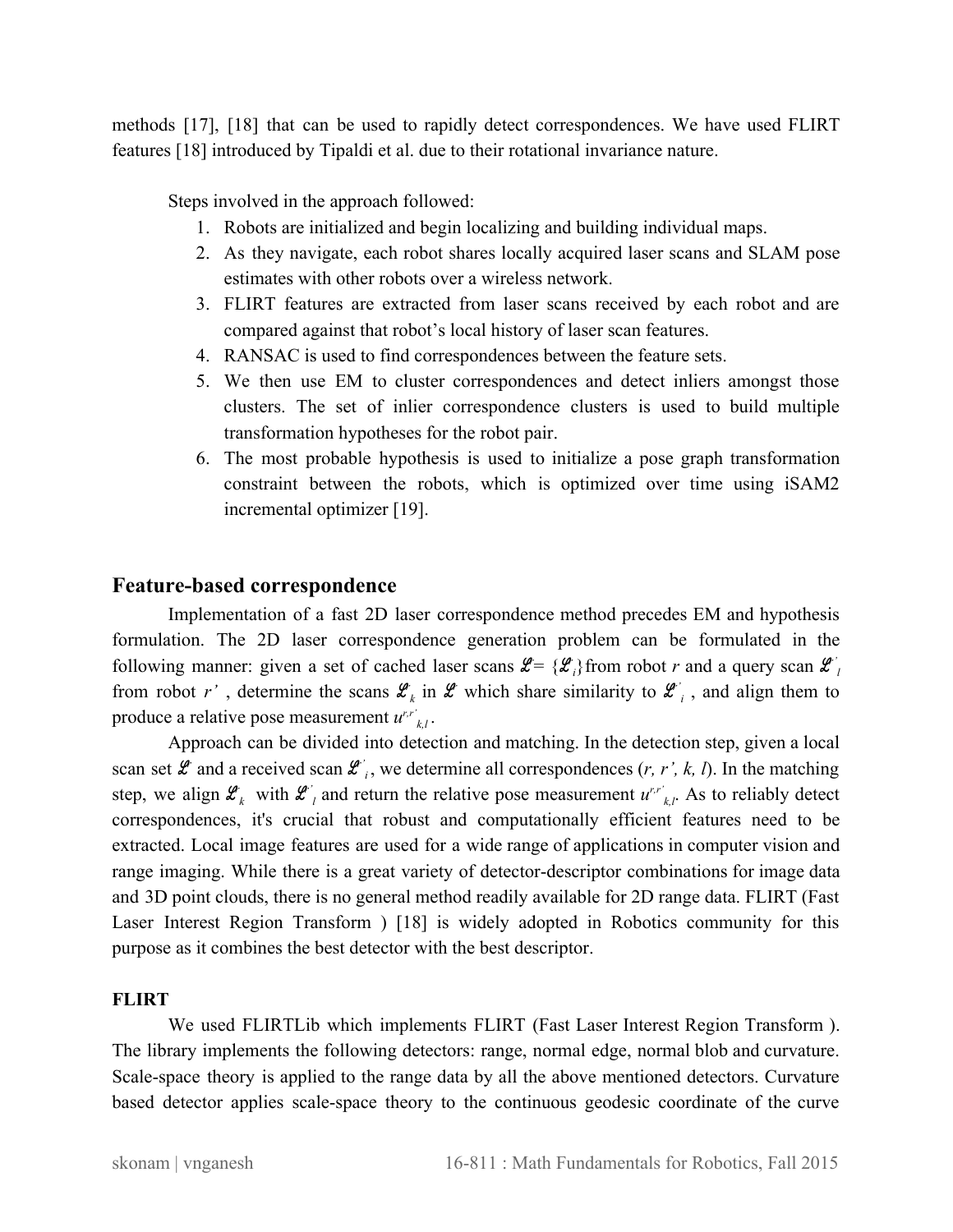where as range, normal edge and normal blob detectors apply scale space theory to the monodimensional signal defined by the laser scanner.

*Range detector*: It finds interest points in scale-space with a blob detector applied on the raw range information in the laser scan.

*Normal Edge detector*: It finds interest points in scale-space with an edge detector applied on a local approximation of the normal direction.

*Normal Blob detector*: It finds interest points in scale-space with a blob detector applied on a local approximation of the normal direction.

*Curvature detector*: It finds interest points using the scale space theory for curves introduced by Unnikrishnan and Hebert.

FLIRTLib also implements following Descriptors : Shape Context and Beta-Grid

*Shape Context*: It implements a local and linear version of the Shape Context introduced by Belongie and Malik.

*Beta-Grid:* It implements a linear-polar occupancy grid. It extends the Shape Context with the notion of free space.

FLIRT combines curvature detector and beta-grid descriptor there-by forming the most powerful detector-descriptor pair. The rationale behind the curvature-based detector is that range data define a curve in Cartesian space and the scale space theory should be applied to this curve and not to the original signal. Curvature-based detector is chosen among other detectors such as range- based and normal-based detectors as it is invariant to different levels of subsampling and oversampling. The reason why the curvature-based detector is more invariant to different levels of subsampling and oversampling is due to the fact that it operates in geodesic coordinates and not on the raw range signal.

An important difference between image and range data is that the latter not only encodes metric distance information but also directed freespace information between the sensor (emitting light or sound) and the measured object. This is relevant extra information, not encoded in the shape context descriptor. Occupancy grids naturally deal with freespace information which is why we adopt this concept for the purpose of the second descriptor considered here. Concretely, for each detected interest point pdet we define a polar tessellation of the space around pdet . Again, this tessellation is linear in polar space, with a radius proportional to the scale of the interest point. For estimating the occupancy probability, we apply Bayesian parameter learning. This approach provides a sound way to initialize cell probabilities and delivers a variance estimation over the occupancy value.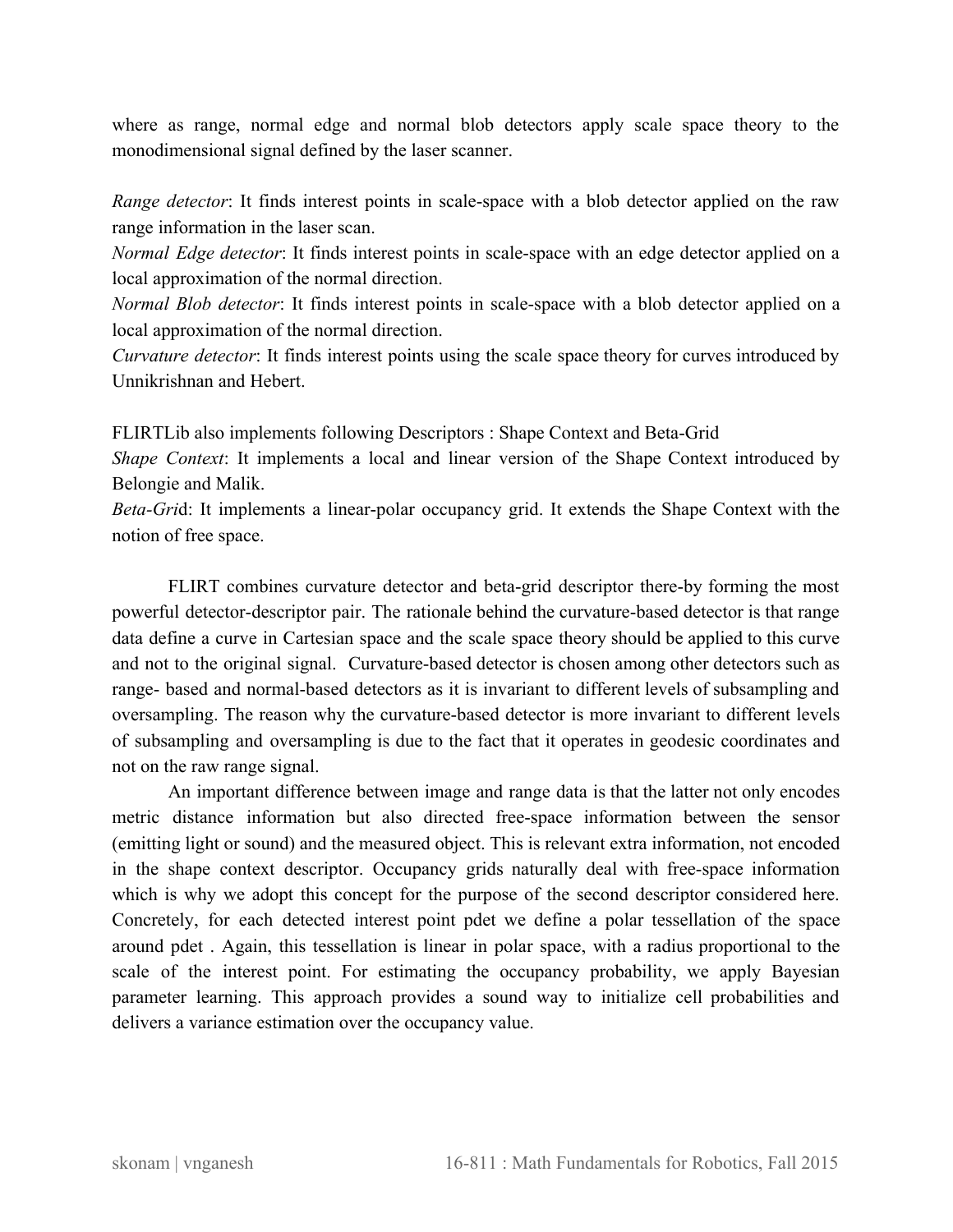

Figure 1. Example FLIRT detection result in indoor (mit-csail, left) and outdoor (fr-clinicum, right) data. The circles show the interest points and their support region (the actual descriptors are not shown).

#### **Correspondence Detection**

Correspondence detection includes training and testing phases. During training phase, FLIRT features and 128- dimensional descriptors are extracted for every incoming scan. We use FLANN library [20] to insert the generated descriptors into randomized kd-trees, providing capability to rapidly query for nearest neighbors in the 128-dimensional feature space.

During the testing phase, from the received query scan from another robot, we extract features and descriptors, then perform fast nearest neighbor searching in the local descriptor set for each query descriptor. We then place nearest neighbors of all query descriptors in a histogram, indexed by local scan number. We look for similarity between the two scans by observing the peak value in the histogram which corresponds to local scan with highest number of similar features. Figure 2 (a) shows an example query scan (blue) from another robot being matched against a set of 80 local scans. The scan at index 26 (red), corresponding to the histogram's peak, is indeed well-matched with the query scan.

#### **Correspondence Matching**

After detecting correspondences, a RANSAC-based matching strategy is used to find the relative pose measurement for each loop correspondence. We first match FLIRT descriptors in each matched scan pair ( query and local matched scan candidate) by finding the nearest neighbour and then use RANSAC 2 point in this case to reject outliers and build a rigid relative transform. Figure 2(b) depicts feature points plotted as circles, with nearest neighbor correspondences plotted as lines between features, and RANSAC inliers and outliers in black and gray, respectively.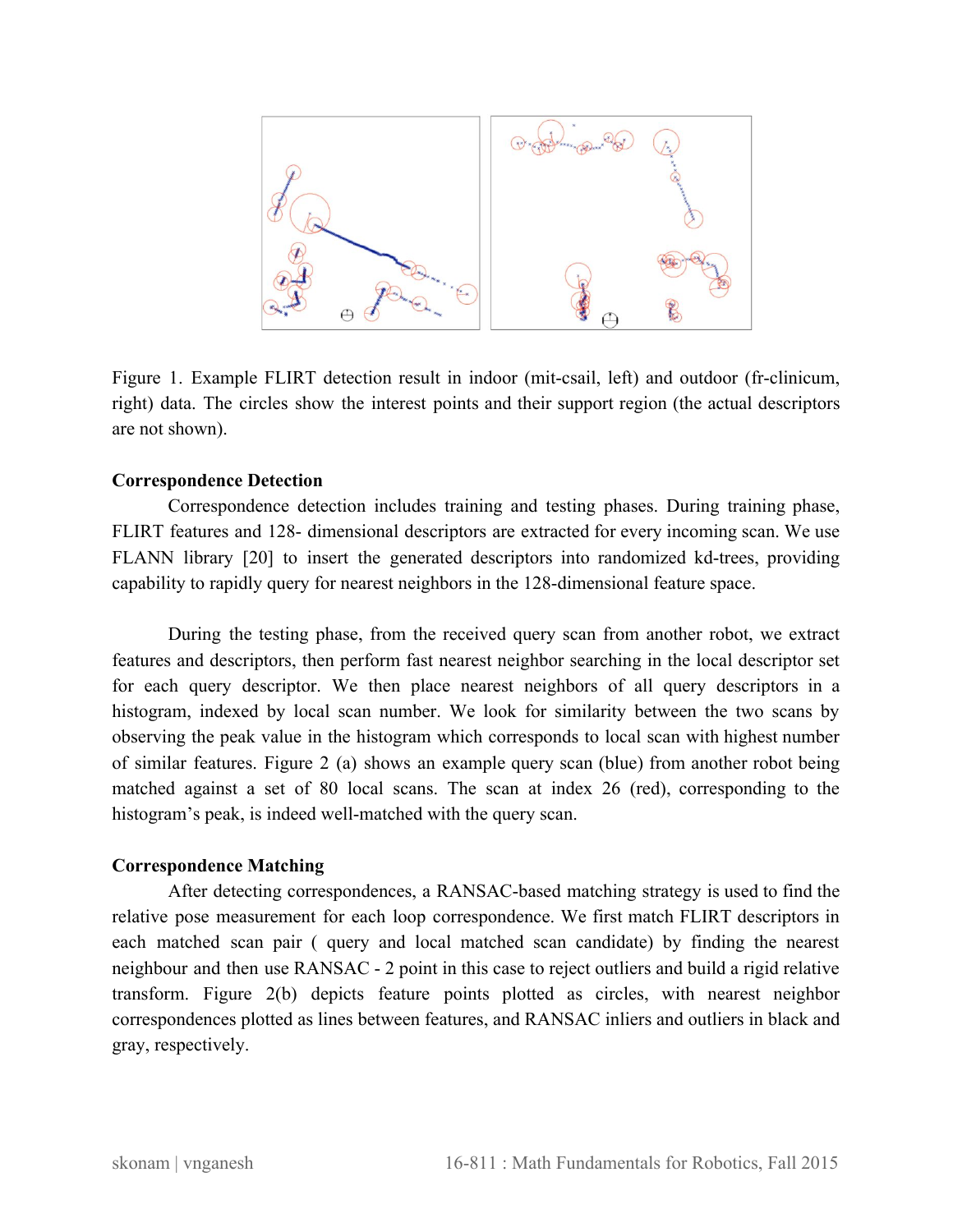

Figure 2. (a) Feature histogram (b) RANSAC between matched features

# **EM Formulation**

With the potential correspondences that we obtain from scan matching, we run an expectation maximization (EM) algorithm to detect which of the scans are true correspondences (in liers) and which are not (outliers). We introduce binary latent variable J where each  $j \in J$ corresponds to a multi robot data association that the previous process has provided the robot and

$$
\hat{\mathcal{X}}^r = \operatornamewithlimits{argmax}_{\mathcal{X}^r} \ \sum_{\mathcal{J}^r} p(\mathcal{X}^r, \mathcal{J}^r | \mathcal{Z}^r)
$$

whether or not it is an inlier. The new problem therefore becomes

We can then formulate the EM as follows. The **E step** consists of calculating the lower bound on the likelihood of a possible relative pose T given odometry and observations marginalized over the latent variables J and creating a weighted average over them. We then attempt to find a relative transpose with the maximum likelihood given the parameters from the expectation step as part of the **M step.**

This setup works due to one key observation. Each data association between two scans leads to a relative transform. True data associations will lead to very similar relative poses whereas outlier associations will lead to scattered relative poses. We can therefore in effect cluster the poses that each data association gives and use the largest cluster us the true relative transform. However doing this leads to two problems. This clustering will not work well when there are very similar parts of the environment at different locations. Due to this **perceptual aliasing**, outlier relative transforms may cluster when they should not. In extreme cases, it will be impossible to combat perceptual aliasing. Furthermore, it is unclear how many clusters there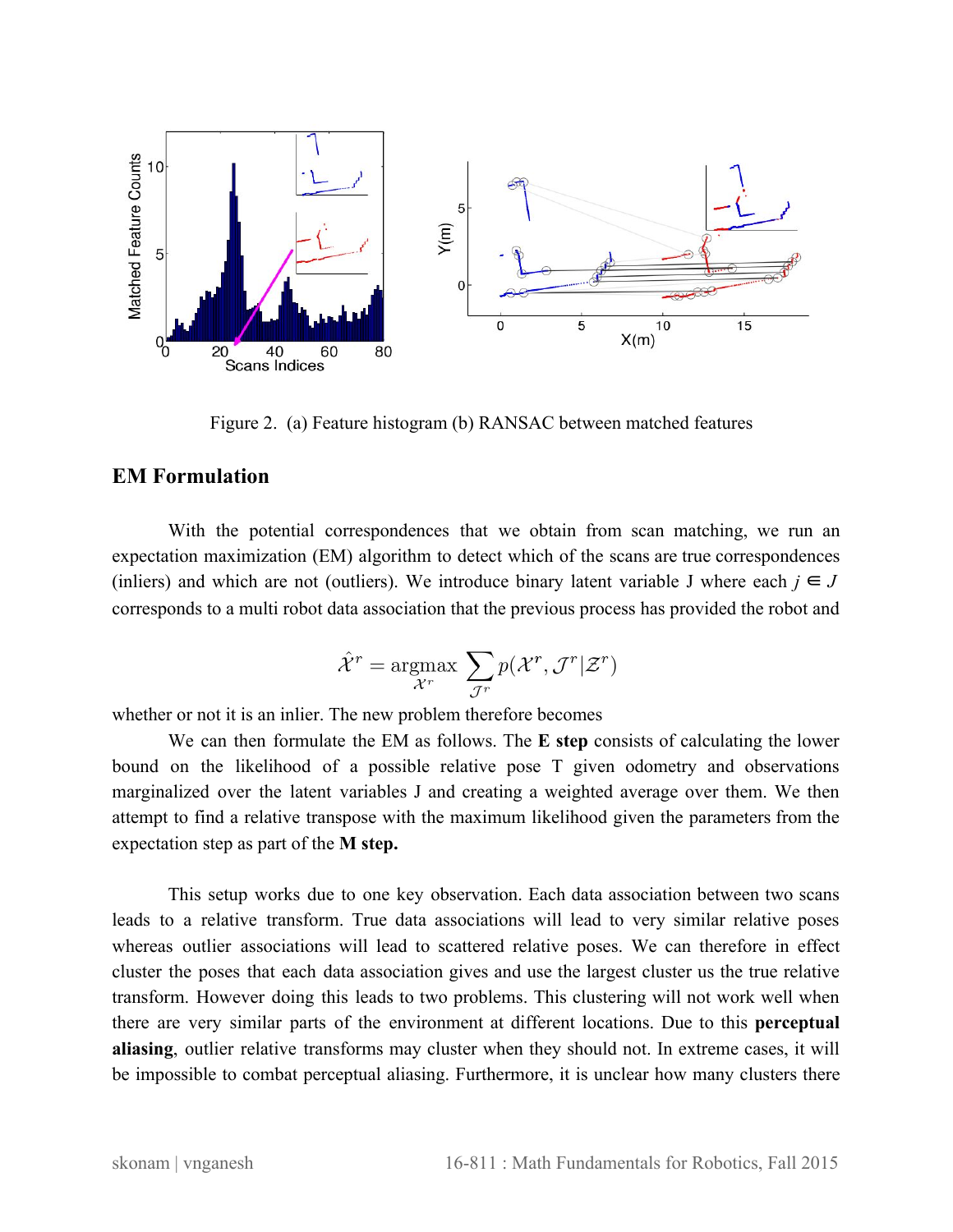will be and so running a clustering algorithm without having a preset number of clusters, such as mean shift, is intractable and does not work well in real time.

In order to solve these two issues, we use the proposed EM algorithm to create a robust relative transform. However, there are still some caveats to this approach. The EM algorithm still converges to a local optima and is therefore sensitive to initialization. In order to get good initial guesses, we utilize k-nearest neighbors with  $k = 5$  to find the 5 best possible relative transforms. We feed these initial guesses into the algorithm and pick the one with the largest log likelihood. The result of the algorithm is a **hypothesis** which is a partition of the scans to either being inliers or outliers. Note that a partition leads directly to a relative transform since we can use the inlier scans to construct the transform. It is therefore sufficient for our algorithm to simply return the hypothesis**.**

In order to be robust to some perceptual aliasing, we throw away hypothesis that don't have high enough prior; in other words  $\sim$ 

$$
p(j_s = inlier|u_s, T^{(t)}, \hat{x}_k^r, \hat{x}_l^{r'}) < 0.8
$$

Where s indexes over the scans.

#### **Saliency**

In the implementation of the code that we have seen, the rate of communication between a team of six robots is limited to 1Hz. This occurs as each scan is roughly 11Kb and the sending them at a high frequency is intractable for large teams of robots. We first include basic measures such as as time delays on the scans we send and not sending scans unless the robot has moved significantly. However for robots that are operating concurrently and moving within a map, these measures are of little help. Here we introduce the notion of scan saliency in order to determine to determine which scans to send. If we can find a numerical value for the importance of a scan, we can then setup the threshold value to saturate the network with only the most useful scans.

The measure of saliency that we used for our project relates to auto-covariance of a scan [21]. We first explore how to find the scan matching covariance matrix and then how we use it to obtain a numerical score we can use to threshold the data transfer.

#### **Scan Matching Covariance and Measure**

We estimate the covariance of a scan by performing the following steps.

- 1. Obtain N initial relative transformations.
- 2. For each of the N relative transformations, perturb the scan with relative transformation.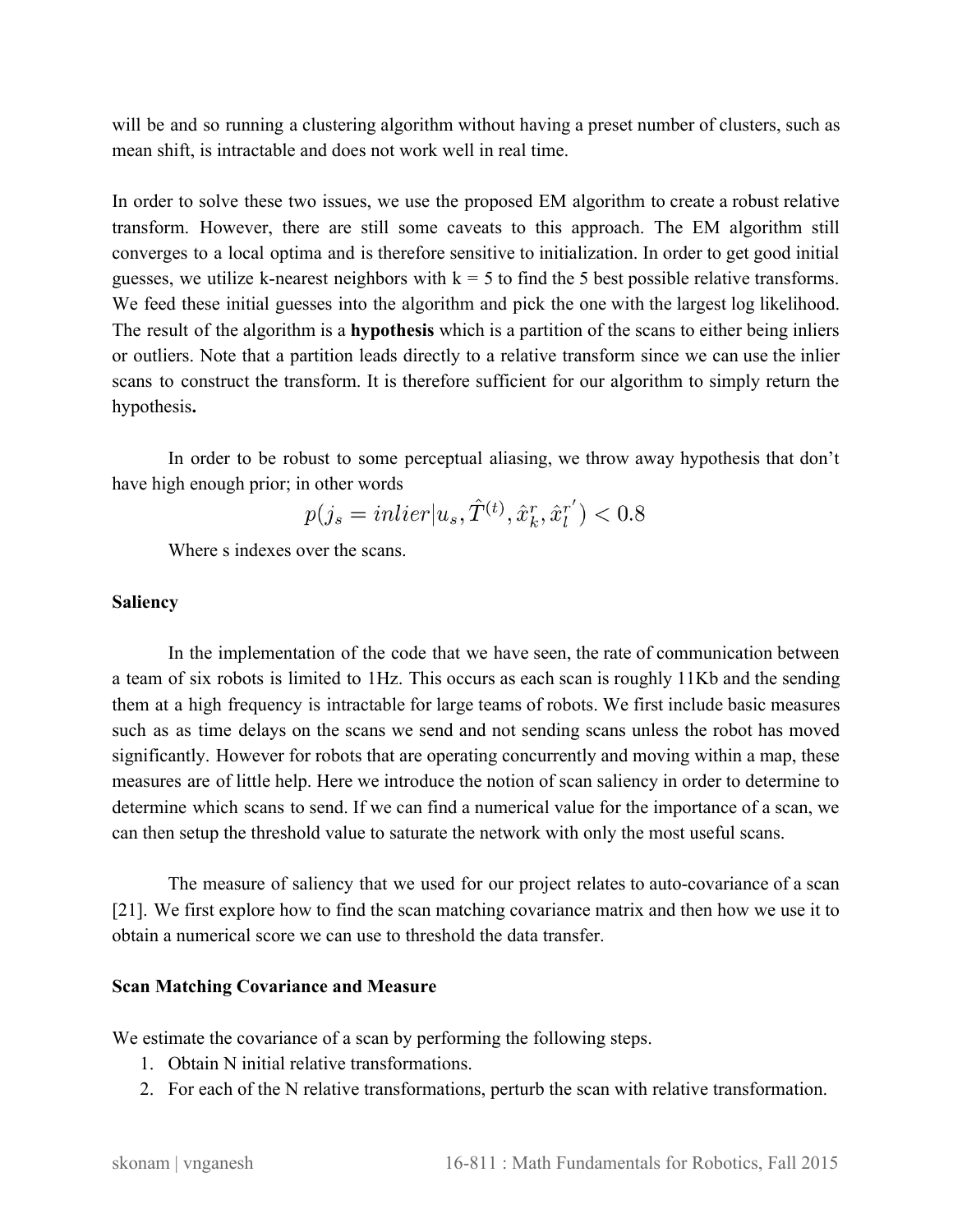- 3. Use ICP to match the perturb scan with the original scan
- 4. Compare the relative transform that ICP obtains with the true relative transform.

Each of the N iterations will result in a Gaussian with the mean corresponding to the most likely relative transpose and the covariance representing the uncertainty measure. We can then combine the N Guassians into one by computing the first and second moments of the mixture:

$$
\bar{\mathbf{x}} = \frac{1}{N} \sum_{i}^{N} \mathbf{x}_i
$$

$$
\mathbf{P} = \frac{1}{N} \sum_{i}^{N} \left( \mathbf{P}_i + (\mathbf{x}_i - \bar{\mathbf{x}}) (\mathbf{x}_i - \bar{\mathbf{x}})^T \right)
$$

Here **P** is the scan matching covariance. We then use the value

$$
\frac{1}{\text{trace}(P)}
$$

to calculate the saliency score for the scan. We can then introduce a threshold to send only the scans with the highest scores.

## **Results**

When implementing this framework, we were able to successfully have two robots find a relative transform between themselves in a simulated tunnel mapping scenario. This was done using a quadrotor and laser simulator written by Nathan Michael. We have one robot start of at location (10,0) and another robot at (0,2) and after 170 seconds of operation, they are able to find the relative transform although with a slight error (10.037, 2.076). The following figure shows the two robots and the joint map that they have made. Robot 1 is presented in red and robot 2 is in blue. The individual maps that the robots are also in the same color. The joint map shown is in the perspective of the first robot. Since we have developed a distributed framework, each robot is developing an independent joint map. The total run of this experiment was 300 seconds.



Figure 3. The top two local maps are merged in the lower map.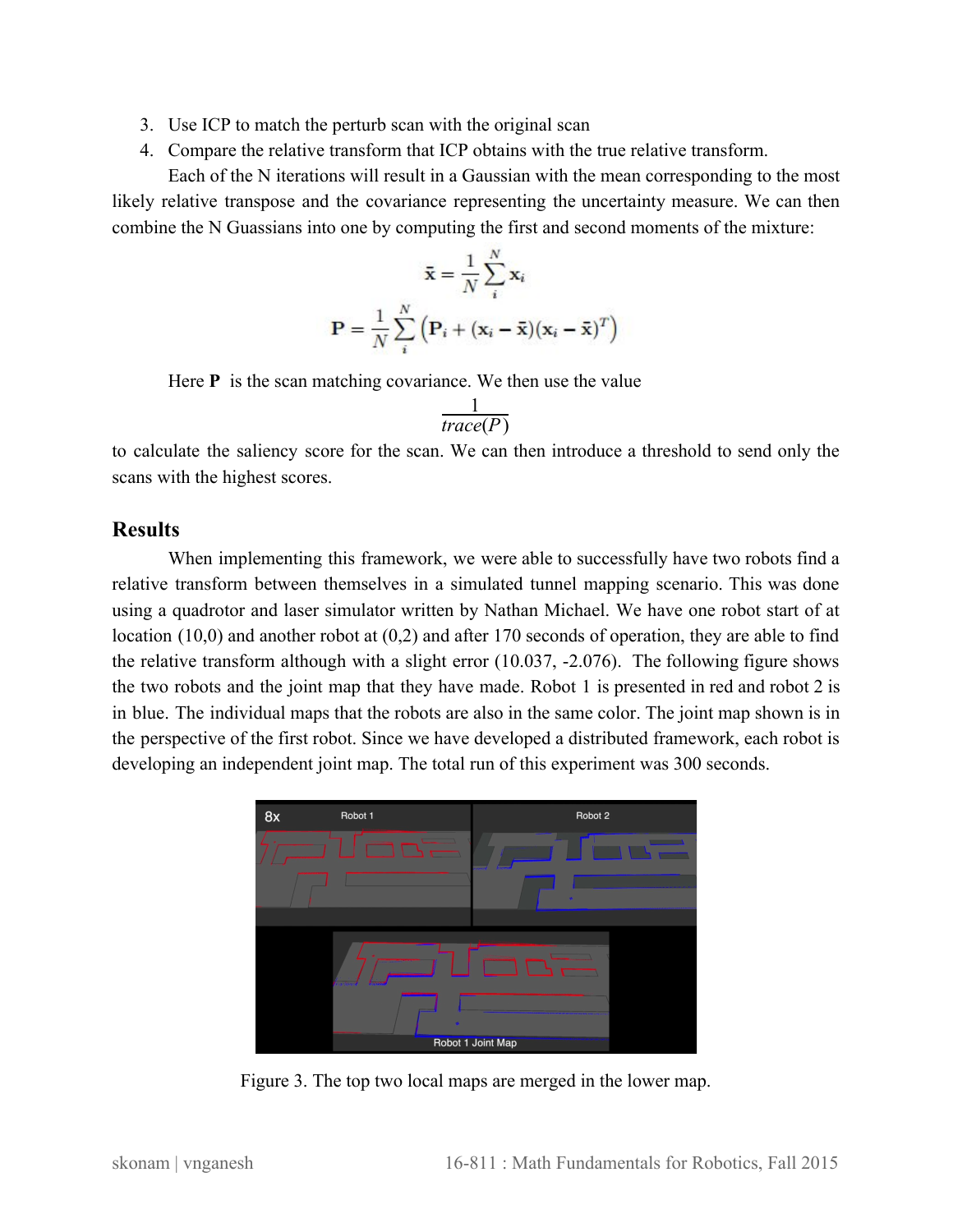And we were able to visualize the saliency of the scans by running the experiment with a single robot and developing a color scheme for the measure. In figure 4(b) we see that there are lot of corners in the scan and so the scan is highly salient. However in figure 4(a), the scans only show walls and do not appear to be as salient



Figrue 4 (a) Low saliency (b) High saliency

As we did not put this ourselves on robots and perform the network communication, we were not able to test on a real system. However, in simulation, we monitored the network communication and found that it was below the bandwidth.

## **Future Work**

The next steps of this work will be to test the system on a real robot and scale the system to more robots. As we scale the number of robots, we will need more strategies to deal with the network limitations. One possible solutions is to make the score for saliency better by incorporating information theoretic approaches. By looking at the local information gain from each scan, we might have a better idea of how relevant a scan is to send. Furthermore, scans are being transmitted and in cases of very high load, it might make sense to send the important features of the scans rather than the scans themselves.